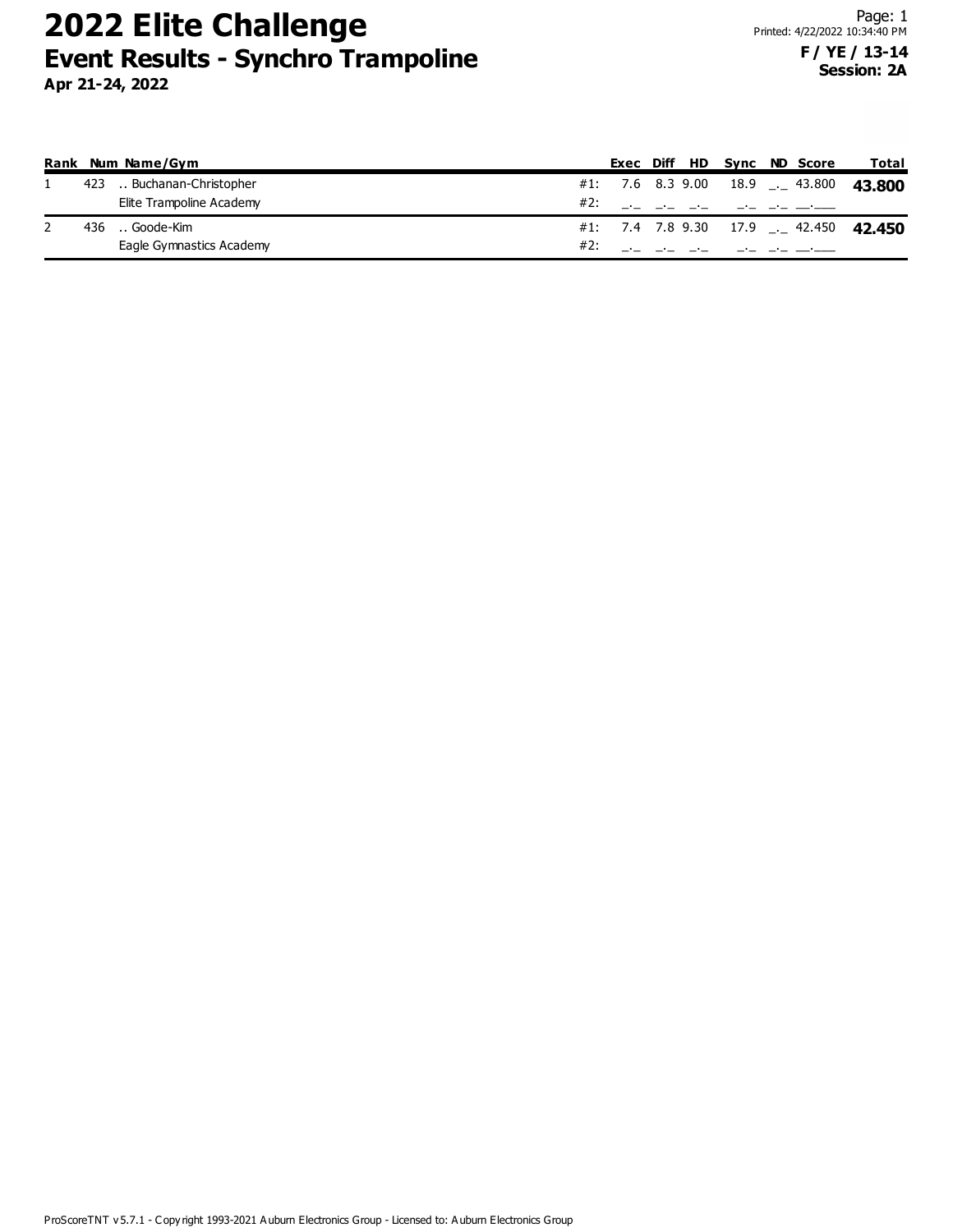|  | Rank Num Name/Gym        |     |  |  | Exec Diff HD Sync ND Score | Total                                        |
|--|--------------------------|-----|--|--|----------------------------|----------------------------------------------|
|  | 433  Czekmany-Ramberg    |     |  |  |                            | #1: 7.3 9.1 9.05 17.6 $\ldots$ 43.040 43.040 |
|  | World Elite              |     |  |  | #2: __ _ _ _ _ _ _ _ _     |                                              |
|  | 419  Borders-Rozenshteyn |     |  |  |                            | #1: 7.2 9.2 9.30 17.3 $-$ 43.000 43.000      |
|  | Champions Westlake       | #2: |  |  |                            |                                              |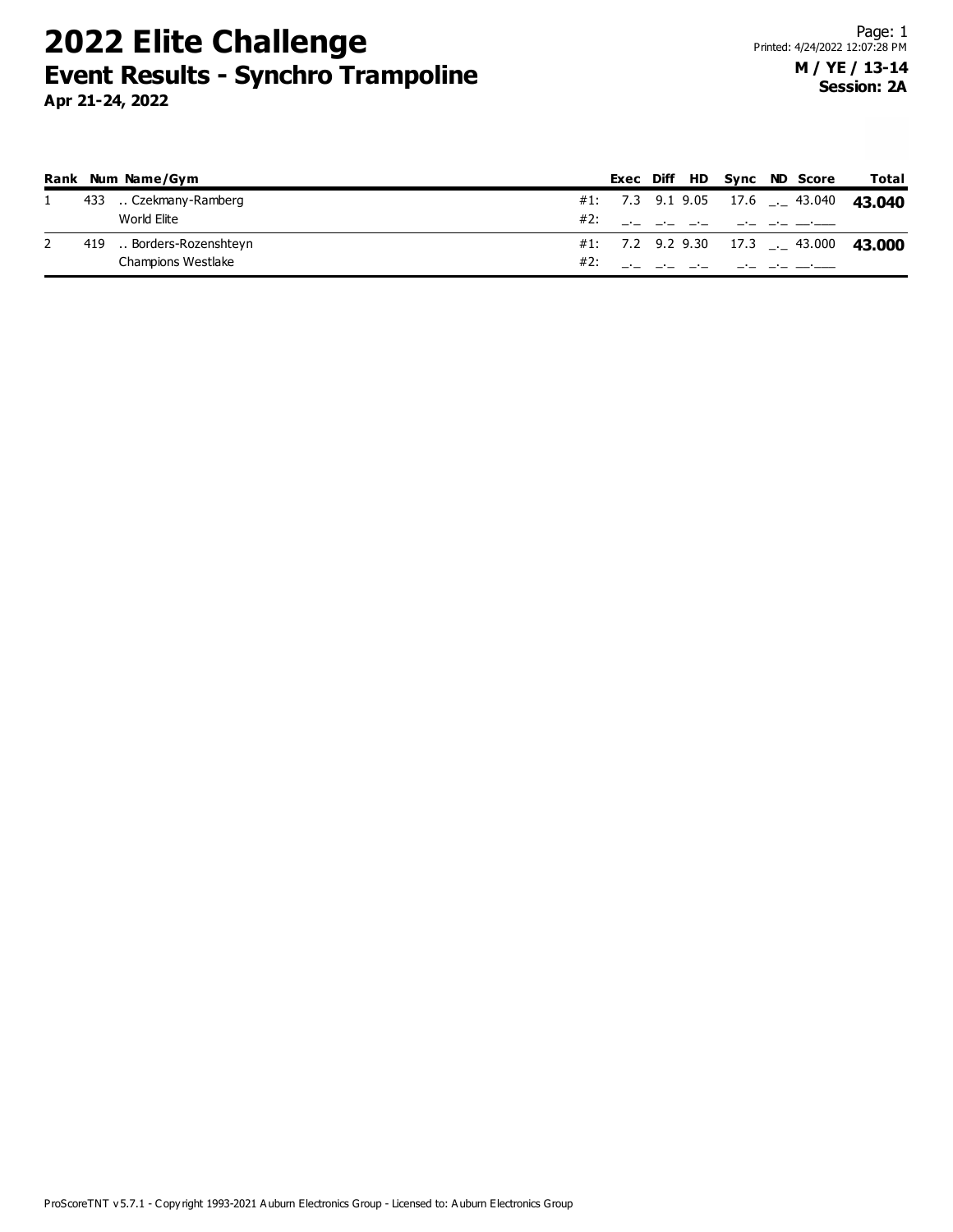|   |     | Rank Num Name/Gym           |     |                   |  |  | Exec Diff HD Sync ND Score               | Total  |
|---|-----|-----------------------------|-----|-------------------|--|--|------------------------------------------|--------|
|   | 434 | Huggins-Poveda              |     |                   |  |  | #1: $6.8$ 10.0 9.25 15.8 $\ldots$ 41.900 | 41.900 |
|   |     | World Elite                 | #2: |                   |  |  |                                          |        |
| 2 | 404 | Cockrill-Lawson             |     |                   |  |  | $\#1$ : 6.0 11.0 8.55 14.0 -0.2 39.390   | 39.390 |
|   |     | <b>Flip Factory</b>         | #2: |                   |  |  |                                          |        |
| 3 | 426 | Harper-Miner                |     | #1: 7.7 11.4 9.40 |  |  |                                          | 38.850 |
|   |     | Premier Athletics Knoxville | #2: |                   |  |  |                                          |        |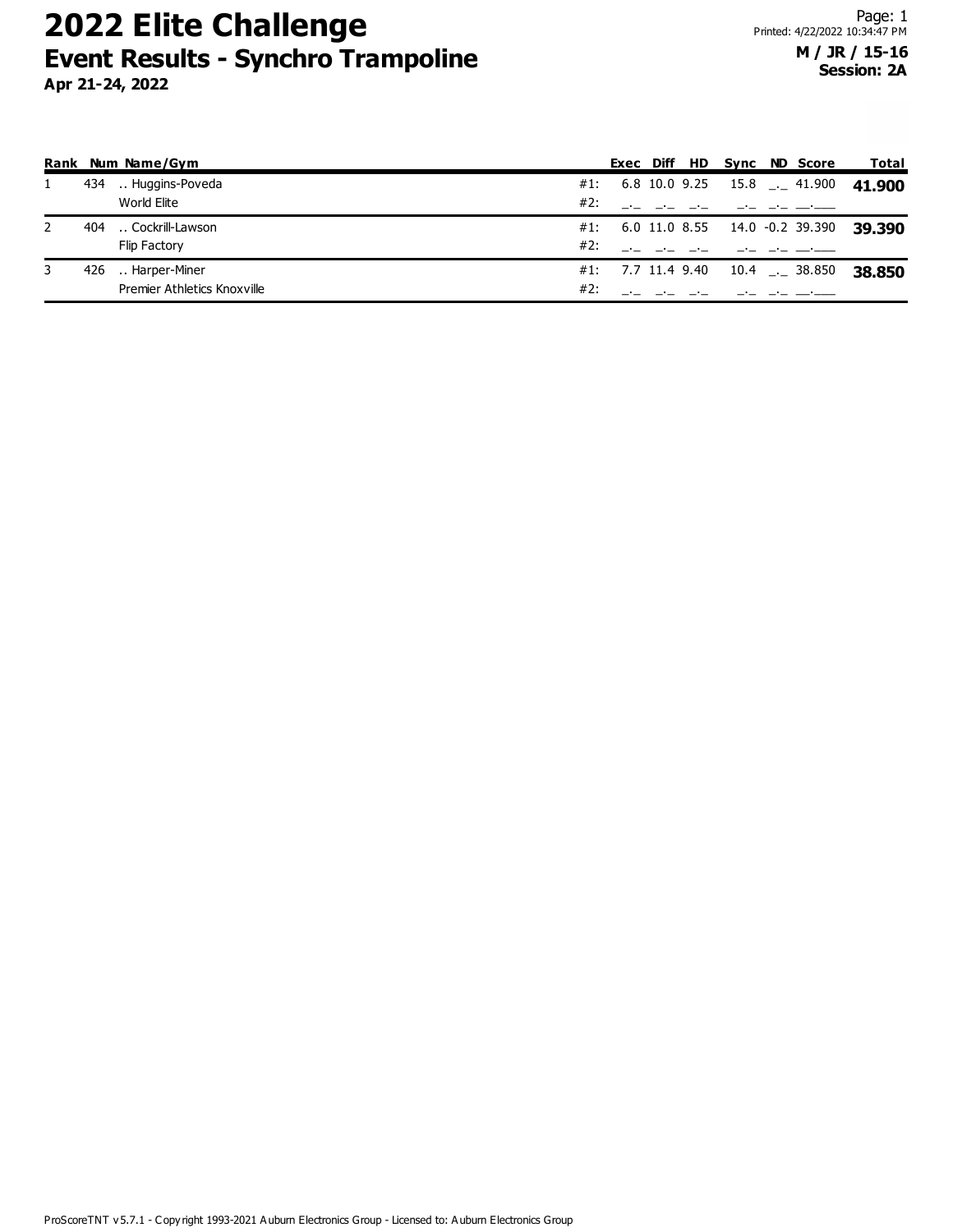|                |     | Rank Num Name/Gym             |     | Exec Diff |                | HD       | Sync |         | <b>ND Score</b>           | Total  |
|----------------|-----|-------------------------------|-----|-----------|----------------|----------|------|---------|---------------------------|--------|
| 1              | 447 | Bowman-McNew                  | #1: |           | 7.4 8.3 9.30   |          |      |         | $17.1$ $-2$ 42.150        | 42.150 |
|                |     | <b>Integrity Athletics</b>    | #2: |           |                |          |      |         |                           |        |
| $\overline{2}$ | 408 | Bowman-Leder                  | #1: | 7.2       | 8.4 9.25       |          |      |         | $17.1$ $-1$ 41.950        | 41.950 |
|                |     | <b>Integrity Athletics</b>    | #2: |           |                |          |      |         |                           |        |
| 3              | 413 | Britt-Stecky                  | #1: |           | 7.4 7.8 9.25   |          |      |         | $16.9$ $- 41.400$         | 41.400 |
|                |     | CAVU Trampoline               | #2: |           |                |          |      |         |                           |        |
| 4              | 430 | DeHanes-Mytnik                | #1: |           | 8.1 11.3 9.15  |          |      |         | $12.8$ $- 41.340$         | 41.340 |
|                |     | Elite Trampoline Academy      | #2: |           |                |          |      |         |                           |        |
| 5              | 406 | Arakawa-Pansano               | #1: |           | $1.6$ 2.3 1.80 |          |      |         | 3.8 . 9.460               | 9.460  |
|                |     | <b>World Champions Centre</b> | #2: |           |                |          |      |         |                           |        |
| 6              | 431 | Edelman-Garafalo              | #1: | 0.6       | 1.5 1.00       |          |      | $1.9$ . | 5.090                     | 5.090  |
|                |     | Elite Trampoline Academy      | #2: |           |                |          |      |         |                           |        |
| $\overline{7}$ | 425 | Sherman-Ursu                  | #1: | 0.6       |                | 1.5 0.90 |      |         | $1.6$ $-$ 4.610           | 4.610  |
|                |     | Elite Trampoline Academy      | #2: |           | ساب ساب ساب    |          |      |         | للمستدفع المساحين المساحي |        |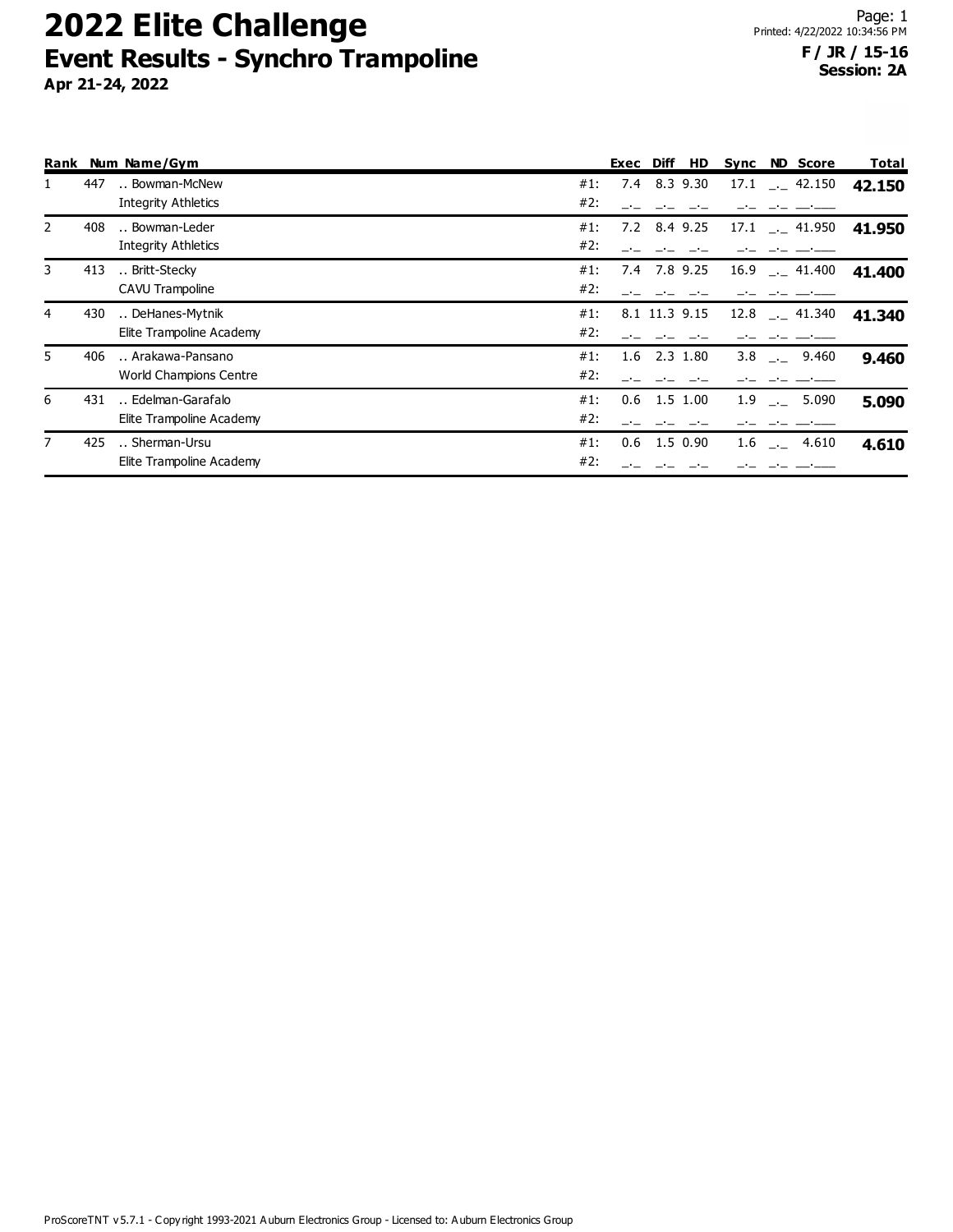|  | Rank Num Name/Gvm      |  |  |  | Exec Diff HD Sync ND Score     | Total                                   |
|--|------------------------|--|--|--|--------------------------------|-----------------------------------------|
|  | 412 Chelstowski-Newton |  |  |  |                                | #1: 7.2 9.8 8.85 16.4 $-$ 42.180 44.230 |
|  | The Palaestra          |  |  |  | #2: 6.9 9.8 9.10 18.4 . 44.230 |                                         |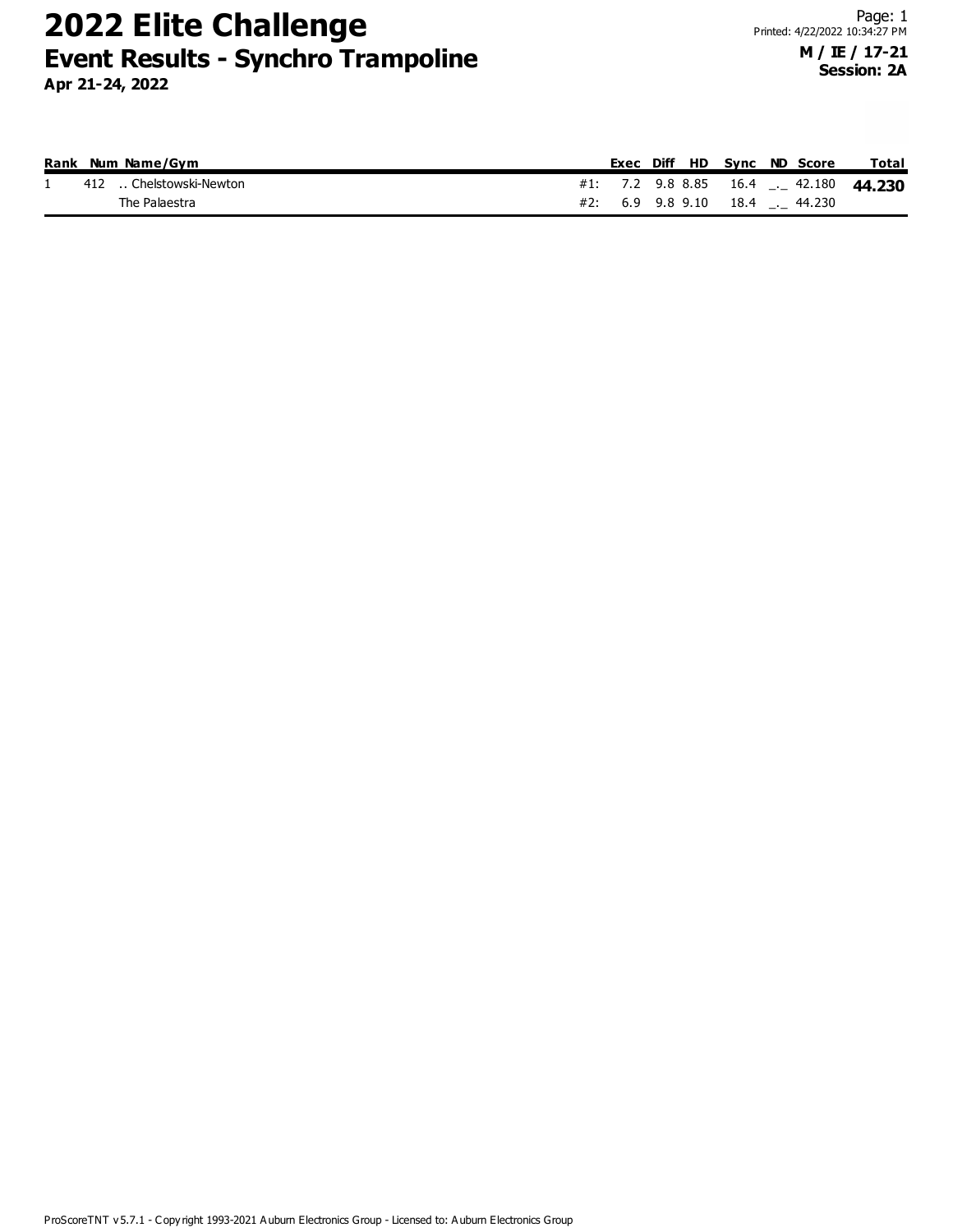|  | Rank Num Name/Gym       |  |  |  | Exec Diff HD Svnc ND Score     | <b>Total</b>                                           |
|--|-------------------------|--|--|--|--------------------------------|--------------------------------------------------------|
|  | 435  Baker-Loisel       |  |  |  |                                | #1: 1.2 2.3 1.65 3.7 $\frac{1}{2}$ 8.850 <b>39.070</b> |
|  | North Valley Gymnastics |  |  |  | #2: 6.5 8.7 8.85 15.0 . 39.070 |                                                        |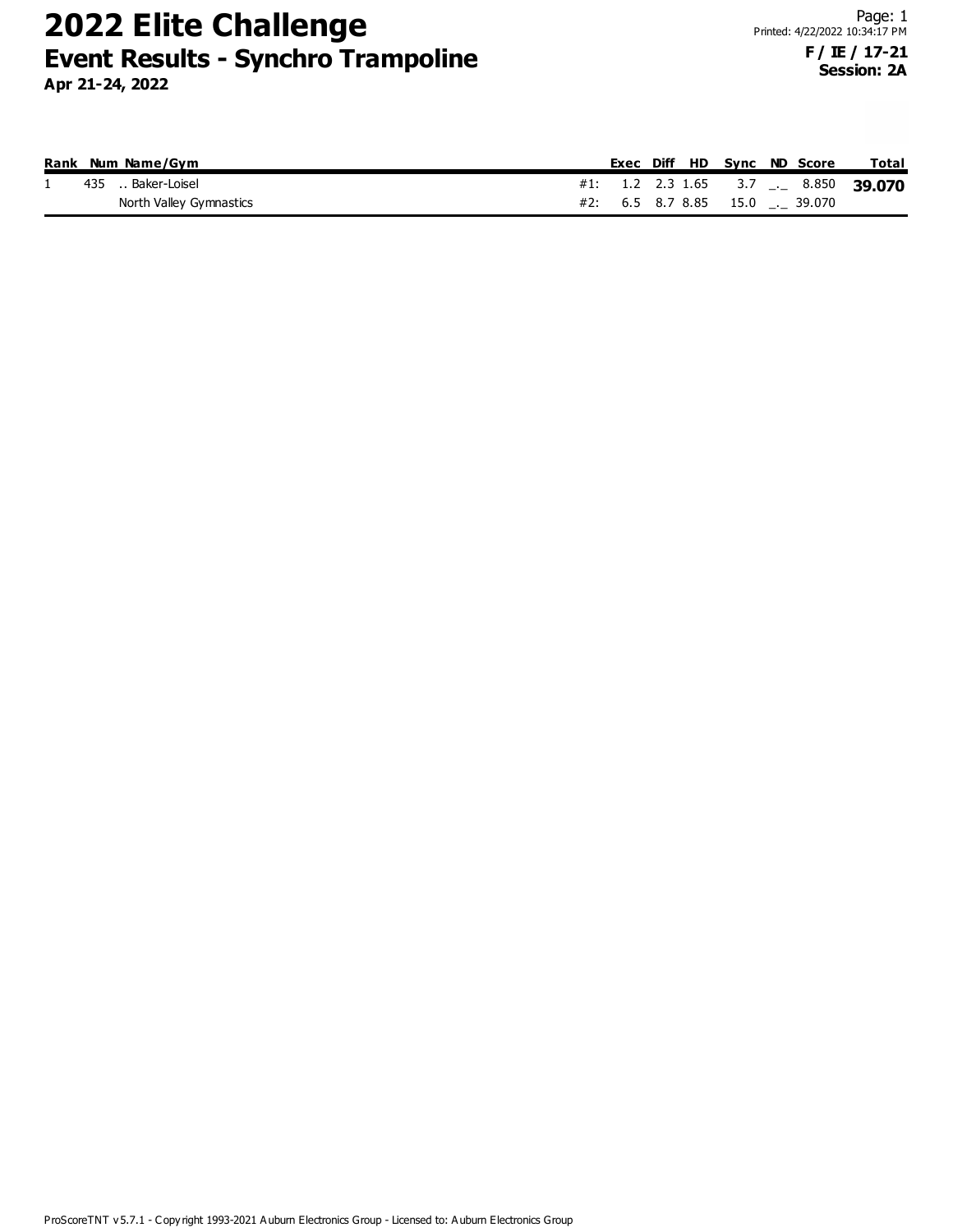|   |     | Rank Num Name/Gym                           |                   |     | Exec Diff HD  |  | Sync ND Score     | Total  |
|---|-----|---------------------------------------------|-------------------|-----|---------------|--|-------------------|--------|
|   | 403 | Rowley-Shostak<br>#1:                       |                   |     | 7.8 14.2 9.30 |  | $18.1$ $- 49.440$ | 49.440 |
|   |     | Eagle Gymnastics Academy<br>#2:             |                   | 0.0 | 0.0 0.00      |  | $0.0$ __ 0.000    |        |
| 2 | 421 | Bretscher-Gesuelli<br>#1:                   |                   |     | 7.7 15.2 8.90 |  | $13.4$ $- 45.150$ | 49.230 |
|   |     | Merino Trampoline Gymnastics Academy<br>#2: |                   |     | 7.3 15.8 9.20 |  | $16.9$ $- 49.230$ |        |
| 3 | 405 | Noble-Williams                              | #1: 7.1 12.9 8.90 |     |               |  | 15.3 . 44.130     | 46.340 |
|   |     | North Valley Gymnastics                     | #2: 7.8 12.9 8.85 |     |               |  | $16.8$ $- 46.340$ |        |
| 4 | 450 | Cooper-Cooper<br>#1:                        |                   |     | 7.1 12.6 8.90 |  | $16.8$ $- 45.440$ | 45.440 |
|   |     | World Elite<br>#2:                          |                   |     | 1.9 4.3 2.55  |  | $4.1$ __ 12.890   |        |